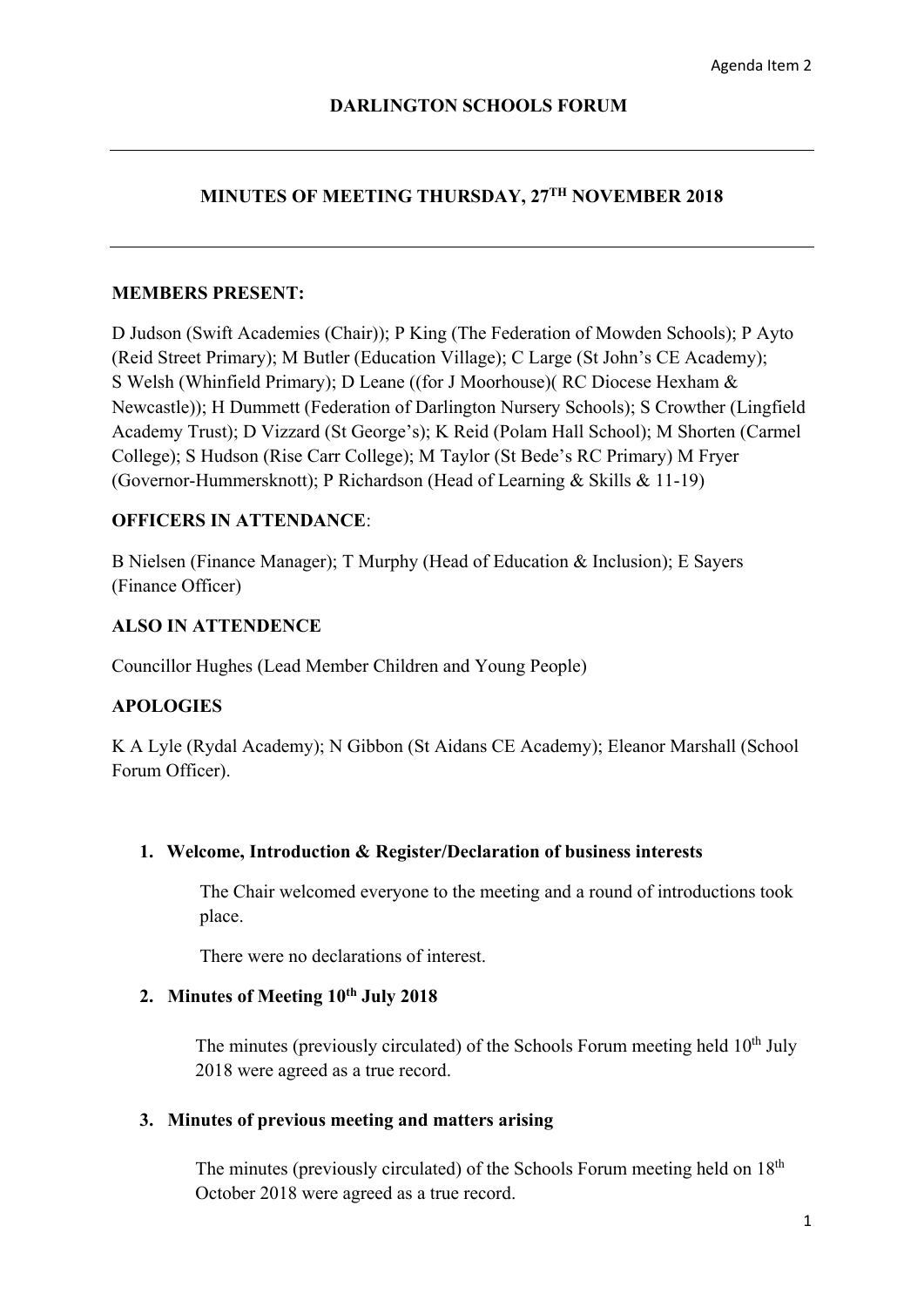## **4. School Funding Formula 2019/20**

The Finance Manager presented the previously circulated paper on the consultation and the proposed funding formula for 2019/20.

The Finance Manager outlined the results of the recently completed consultation on the formula proposals, highlighting the results in the table of "Part  $A$  – The transfer of funding between the schools and high needs block".

The Finance manager outlined ESFA's recently issued consultation on deficit budget positions. Simply the DSG deficit must be recovered in 3 years, though there may be the possibility of having more time to recover accumulated deficits, on agreement with ESFA. In all cases in year spend should be within budget within three years. This consultation ends on the  $7<sup>th</sup>$  December 2018, after which point ESFA will finalise what needs to be included within the recovery plans. It was confirmed that the LA will be required to submit a recovery plan for the deficit position as at  $31<sup>st</sup>$  March 2019 to ESFA by  $30<sup>th</sup>$  June 2019. This plan will need to be discussed with School Forum before submission.

The Finance manager outlined the results in the table of "Part B – Changes to the characteristic of the formula calculation 2019/20".

Forum were asked in line with the recommendations to approve a budget transfer of 0.5% from the schools block to the high needs block in 2019/20. In addition Forum were asked in line with the recommendations to consider a budget transfer of more than 0.5% to the high needs block in 2019/20.

The Head of Education and Inclusion thanked everyone for their responses regarding the funding formula and the draft strategy for SEND which identifies funding arrangements, commissioning intentions and top up arrangements.

Feedback was received from the 11-19 partnership meeting. The secondary heads were unable support a transfer of £900,000 to the high needs block, however they were willing consider a transfer above 0.5%

Feedback received from the special schools was they would support a transfer over 0.5%.

Feedback from Primary heads meeting was that primary schools were unable to support a transfer above 0.5%.

Discussions then took place regarding the movement of 0.5% of the schools block into the high needs in 2019/20, with the following key points,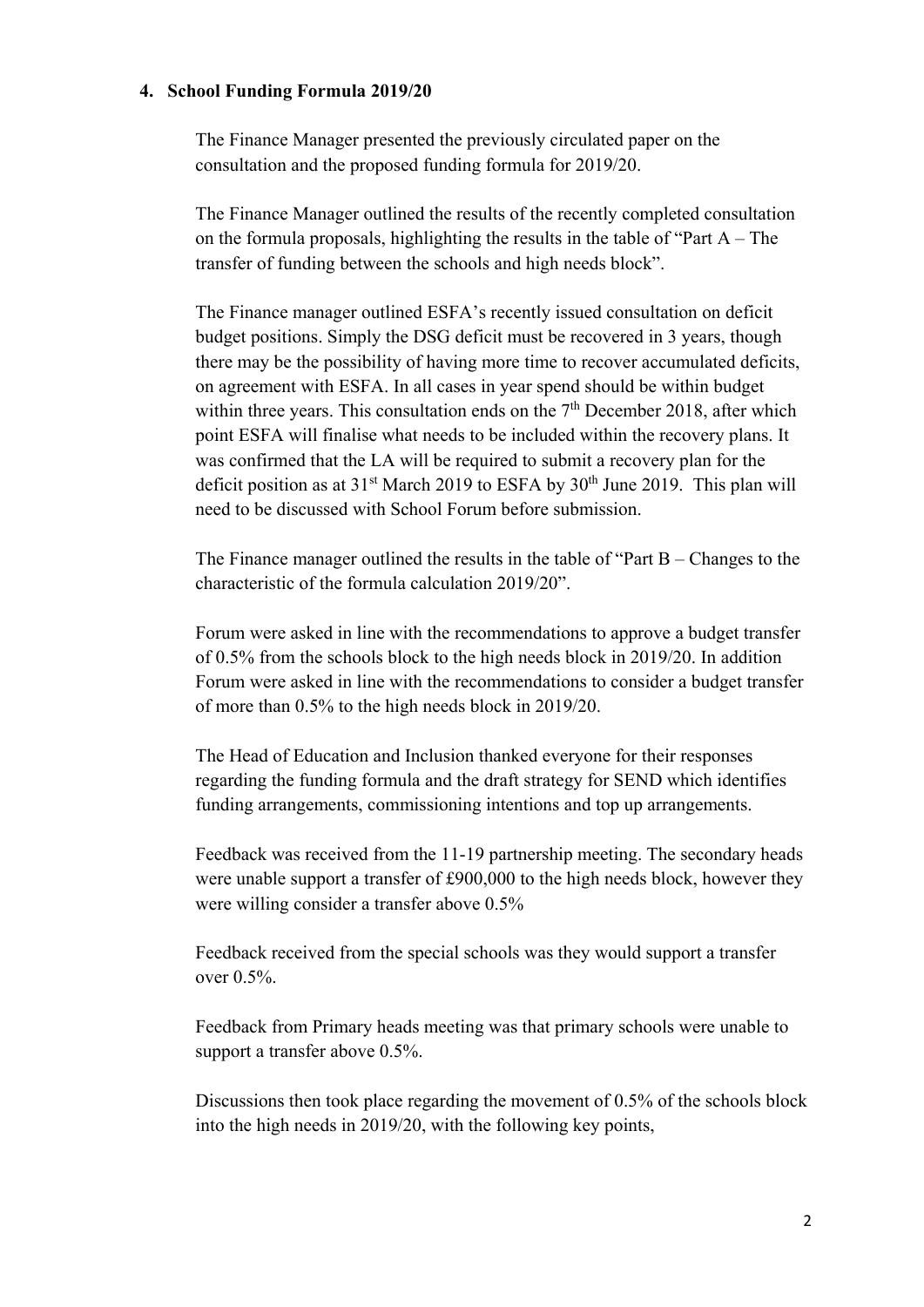- The impact of transferring money away from the schools block on mainstream schools standards at a time when budgets were under huge pressure.
- The pressures faced by all schools to balance budgets in a time of falling funding.
- Support for the work of the special schools.

School Forum agreed to a transfer of 0.5% from the schools block to the high needs block.

Discussions took place regarding the proposal to transfer more than 0.5% of the schools block to the high needs block as requested by the LA and the hence to submit a request to the Secretary of State. Key points from the discussion were as follows,

- Pressure on schools budgets, at a time of falling funding.
- Reduced funding in mainstream would impact on high needs as schools would not have the funding to work with children with additional needs.
- Out of area costs are very high for a small number of pupils, the return of some of these children would have a major impact on the budget position.
- Due to the pressures on budgets, this is limiting the funding that schools are able to invest into school improvement
- A transfer was agreed last year and a higher request has been proposed for 19/20, will transfers be required every year?
- Can the LA prioritise spending to release funding to support high needs.
- The budget gap between current spend and high needs funding allocations.
- The local and national position regarding funding transfer requests.
- That high needs funding has been a key issue at all recent children conferences, with nationally LA's having huge shortfalls in high needs budgets.
- The current LA consultation regarding the future SEN strategy.
- The summary proposals presented at the October Forum regarding reducing spend and how they would be achieved in 2019/20.
- The timing of changes within SEN provision.
- Future funding shortfalls.

It was advised that 80% of the LA's budget is spent on adult and children's social care. The LA doesn't have a choice on high spend placements due to court orders. The LA have to target support from youth workers and therapeutic social workers, as the LA had to reduce these services due to less funding in its budget.

It was also confirmed that EHCPs have doubled this year and early years intervention funding has decreased which has had a knock on effect.

It was confirmed that with a transfer below the £900,000 level that the budget would be in deficit in 2019/20. Future years budgets would also be in deficit if the